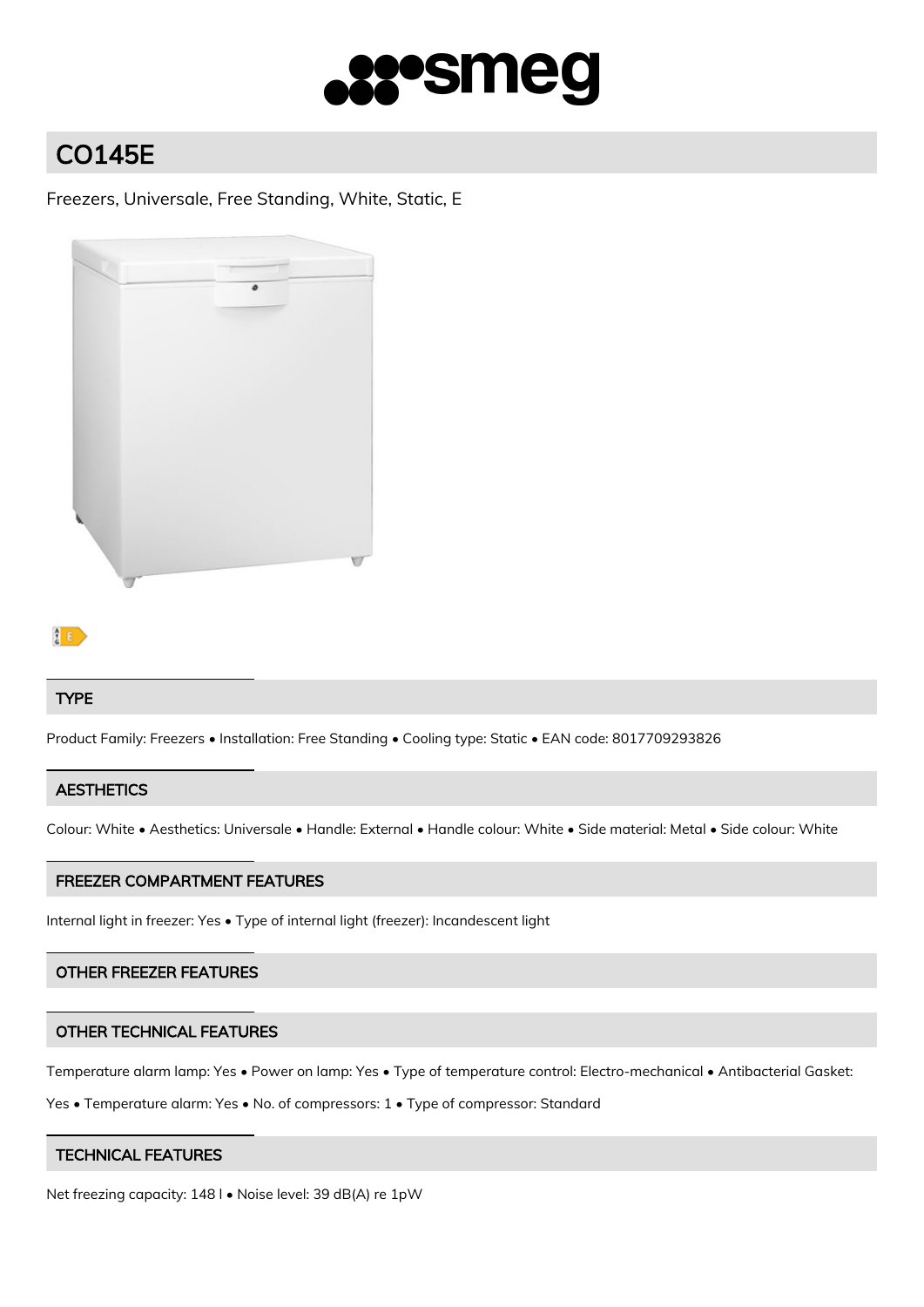#### PERFORMANCE / ENERGY LABEL NEW 2019

Annual energy consumption: 184 kWh/a • Total net volume: 148 l • Energy efficiency class: E • Airborne acoustical noise emission class: C • Sum of the volumes of the frozen compartment(s): 148 l • Temperature Rise Time: 45 h • 4 star - Freezing capacity: 6.8 Kg/24h • Climate class: SN, T • EEI: 100 %

## ELECTRICAL CONNECTION

Electrical connection rating: 110 W • Voltage: 220-240 V • Frequency (Hz): 50 Hz • Power supply cable length: 215 cm

## OPTIONAL ACCESSORIES

#### ALSO AVAILABLE

#### LOGISTIC INFORMATION

Dimensions of the product HxWxD (mm): 912x755x629 mm • Width: 755 mm • Product width with maximum doors opening: 855 mm • Depth without handle: 629 mm • Height, maximum value: 912 mm • Net weight (kg): 35.000 kg • Gross weight (kg): 37.500 kg

# NO LONGER IN USE